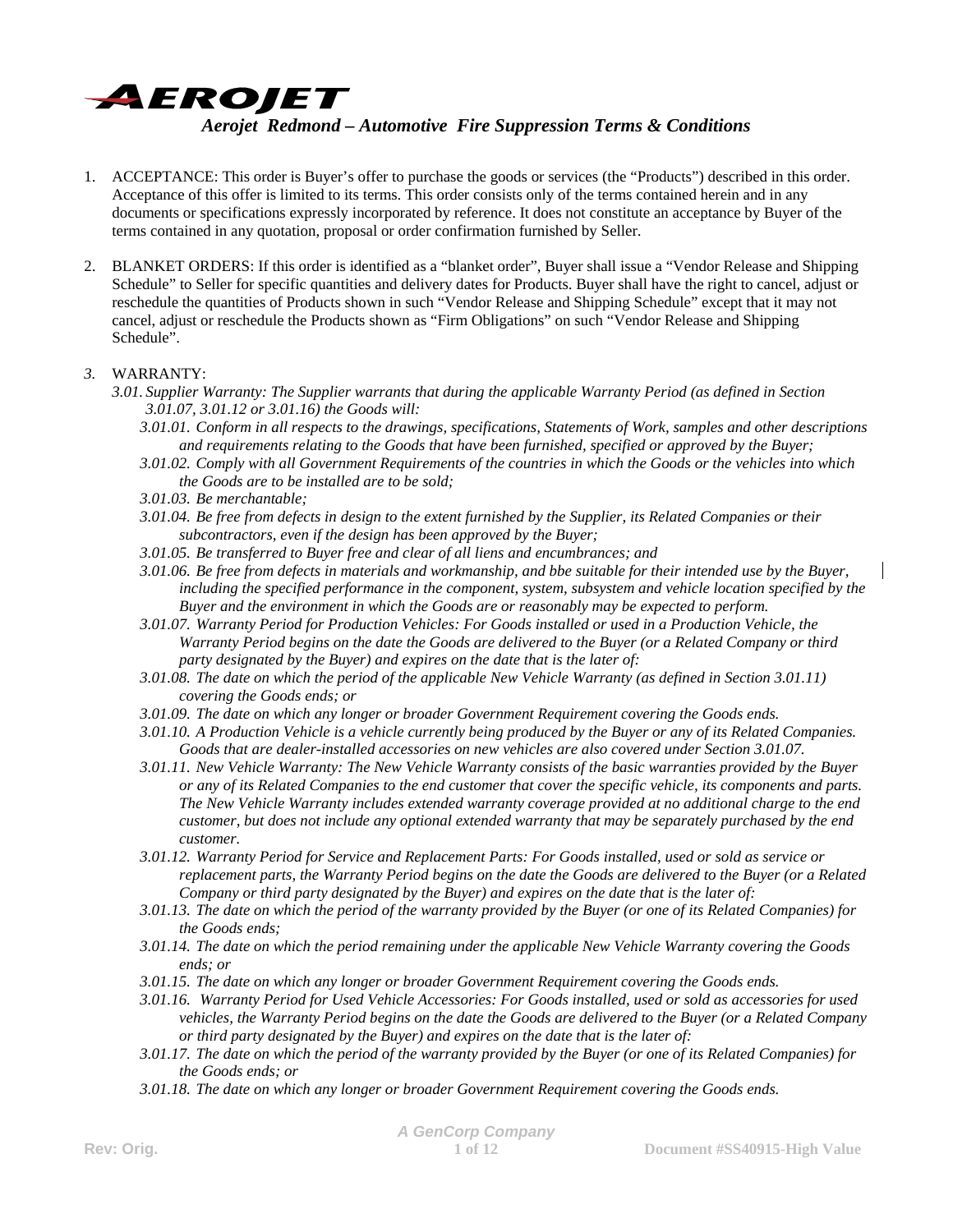

- *3.01.19. Change in Warranty: The Buyer (or a Related Company) may change the New Vehicle Warranty or any warranty offered by it covering the Goods. If the change is made after the Production Purchase Order has been issued, the Buyer will promptly notify the Supplier of the change in a Written Notice. See Section 8.03.*
- *3.01.20. Long Term Durability Requirement: If the Production Purchase Order includes a Quality/Reliability Statement of Work, the specifications and requirements in it are in addition to the obligations of the Supplier specified in this Section 3 and Section 20.*
- *3.01.21. Warranty Programs: If the Supplier and the Buyer (or any of its Related Companies) have entered into a Warranty Program Agreement covering the Goods, it will specify the extent to which its terms take precedence over the relevant provisions in the Global Terms and Conditions. A Warranty Program Agreement will not affect the Supplier's obligations under the provisions of Section 20, unless the Warranty Program Agreement expressly provides otherwise.*
- 3.01.22. *Claim for Breach of Warranty: The Supplier's Warranty and any rights of the Buyer to make a claim*
- 4. QUALITY ASSURANCE: Seller shall qualify as an acceptable vendor in compliance with the requirements of current revision of Buyer's supplier quality systems requirements within a reasonable time after Seller accepts Buyer's initial order for Products. Seller shall also supply initial samples and documentation per the Production Part Approval Process (PPAP) for Buyer's approval prior to the commencement of production runs by Seller. If Seller does not supply reports as required, Buyer may either reject the samples or inspect and test the samples itself and invoice Seller for such work at the rate of \$100.00 USD per hour. After its initial qualification, Seller shall maintain its status as an acceptable vendor under Buyer's supplier quality system requirements.
- 5. PRICES: The prices shown in this order shall be firm unless Buyer has expressly agreed to adjust the prices shown during the performance of this order. The prices shown include all charges by Seller for packing, reusable containers, and transportation to the point of delivery. The prices shown also include all applicable federal, state and local taxes except taxes with Seller is required by law to collect from Buyer. Seller shall show taxes which it is required by law to collect from Buyer separately on its invoices and shall not invoice any tax for which Buyer has furnished a valid exemption certificate. Seller represents that its prices charged for Products under this order are at least as low as the prices charged by Seller to buyers of the same kind as Buyer under conditions substantially similar to those specified in this order.
- 6. SHIPPING AND DELIVERY: Seller will comply with Buyer's "ship to" and "bill to " instructions as shown in this order or in the applicable "Vendor Release and Shipping Schedule". Seller will route its shipments in accordance with the instructions of Buyer or its shipping agent. Title to and risk of loss of the Products shall pass to Buyer upon delivery of the Products to the F.O.B. point shown in this order. Seller understands that Buyer establishes its manufacturing schedules in reliance on Seller's timely performance of this order and that time is of the essence in Seller's performance. Seller agrees to show the engineering revision level of the Products shipped on all shipping documents.
- 7. INSPECTION: Buyer, or Buyer's customer shall have the right to review any designs, drawings or specifications prepared by Seller under this order and to inspect and test Products at Seller's premises prior to delivery to Buyer. Buyer shall make such inspections and test so as not to delay the work unduly. Buyer shall also have the right to inspect Products at Buyer's plant within a reasonable time after delivery. Any review, inspection or test by Buyer under this section shall not relieve or excuse Seller from its obligations under this order.
- *8.* CHANGES:
	- *8.01.*Changes To Buyer's Order: The Buyer may make changes to its order for the Goods or Tooling at any time. These may include changes to the design, specifications, engineering level, materials, packaging, shipping date, or time or place of delivery. The Supplier will make all changes requested by the Buyer. The Supplier may not make any change on its own without first obtaining the Buyer's consent in a Written Notice.
	- *8.02.Notice: The Buyer will provide the Supplier with notice of any change through an amendment or revision to the outstanding Purchase Order, the issuance of a new Production Purchase Order, an RFQ or a Written Notice. If the amendment is accomplished by issuing a new Production Purchase Order, the Initial Term of the original Production Purchase Order will apply. If the Initial Term has already expired, the Renewal Term in effect at the time of amendment will continue.*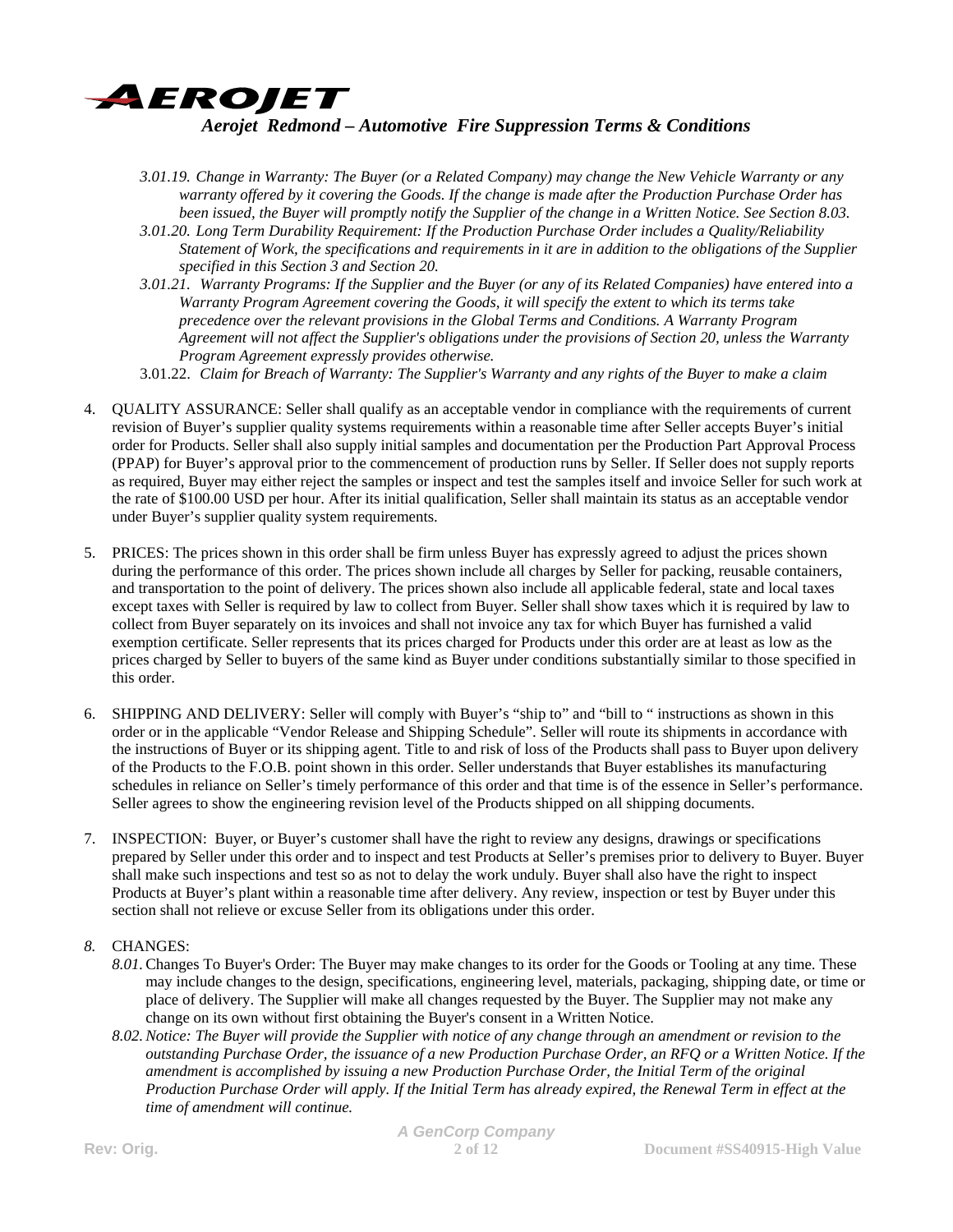

*8.03. Impact on Cost: The Supplier will promptly notify the Buyer in a Written Notice if the proposed change will affect cost or timing and provide substantiation of its claim. If the Buyer determines that an adjustment is appropriate, the Buyer and the Supplier will negotiate in good faith on an equitable price adjustment (up or down), a change in shipping or delivery terms, or other appropriate adjustment. If the Buyer determines that no adjustment is appropriate, it will so advise the Supplier in a Written Notice stating its reasons.* 

## 9. INFORMATION:

- 9.01.If Buyer supplies drawings, data, design, inventions, computer software or other technical information to Seller to facilitate the performance of this order, then such information shall remain Buyer's property and Seller shall hold it in confidence. Seller shall not reproduce, use or disclose such information to others for any purposes other that the performance of this order without Buyer's prior written consent. Such information shall be returned to Buyer upon completion by Seller of its obligations under his order or upon demand, along with all copies Seller has made and all other documents in which such information has bee incorporated.
- 9.02. Unless Buyer has entered into a separated written non-disclosure agreement with Seller, any information which Seller may disclose to Buyer with respect to the design, manufacture, sale or use of the Products covered by this order shall be deemed to have been disclosed as part of the consideration for order, and Buyer shall be free to use such information.
- 10. BUYER'S PROPERTY: All property used by Seller in connection with this order which Buyer owns and delivers to Seller, or pay Seller for, including, but not limited to, tools, dies, jugs, molds, patterns, fixtures and equipment and any replacement thereof, shall be and remain the property of Buyer. Buyer may remove or inspect such property at any time and Buyer shall have free access to Seller's premises for such purposes. All property owned by Buyer shall be marked as Buyer's property and used only for performing Buyer's orders. Seller shall maintain and repair such property and return it to Buyer in its original condition, reasonable wear and tear excepted, at the request of the Buyer.

### *11. TITLE AND ENGINEERING DRAWINGS, SPECIFICATIONS*

- *11.01. Any drawings and specifications produced or acquired by Seller under this Purchase Order will belong to Buyer, subject only to Seller's patent rights, but without any other restrictions on Buyer's use, including reproduction, modification, disclosure or distribution of the documents or the information contained therein. To the extent such documents contain original work of authorship created in order to comply with this purchase order, the copyrights to such work shall be owned in accordance with the Copyrights clause of this purchase order. Seller agrees not to label any such documents with a notice asserting that the documents contain confidential or proprietary information of Seller. Any engineering drawing that Seller is required to prepare and furnish to Buyer will conform to the requirements of the local computer aided design standards of Buyer.*
- *11.02. All drawings, know-how, and confidential information supplied to Seller by Buyer and all rights therein will remain the property of Buyer and will be kept confidential by Seller in accordance with paragraph f of the clause entitled, INFORMATION AND DATA. Seller is licensed to use Buyer's drawings, know-how, and confidential information only for the purpose of fulfilling its obligations under a Purchase Order. In addition to the obligations of paragraph f of the clause entitled, INFORMATION AND DATA, Seller will not disclose such drawings to third parties unless this is required for Seller to fulfill its duties under this purchase order. Seller will inform Buyer in writing of any third parties to whom Seller subcontracts any of the work required under this purchase order specifying in detail the work which has been subcontracted to such third party. Seller will ensure that any third party to which Seller subcontracts any of the work hereunder is bound by all the terms and conditions relating to such work to which Seller is bound under this purchase order.*

## *12. INFORMATION AND DATA*

- *12.01. Seller will furnish to Buyer, or another party designated by Buyer, without restriction on use or disclosure all information and data Seller acquires or develops in the course of Seller's activities under this purchase order. Seller also will discuss with Buyer or another party so designated by Buyer, without restrictions on use or disclosure any potential design, quality or manufacturing problems with Supplies Seller worked on or produced pursuant to this purchase order.*
- *12.02. Seller will furnish to Buyer all other information and data of Seller which Buyer or its customer reasonably deems necessary to fit such goods into a vehicle, and to advise Buyer's customer on how to maintain such goods,*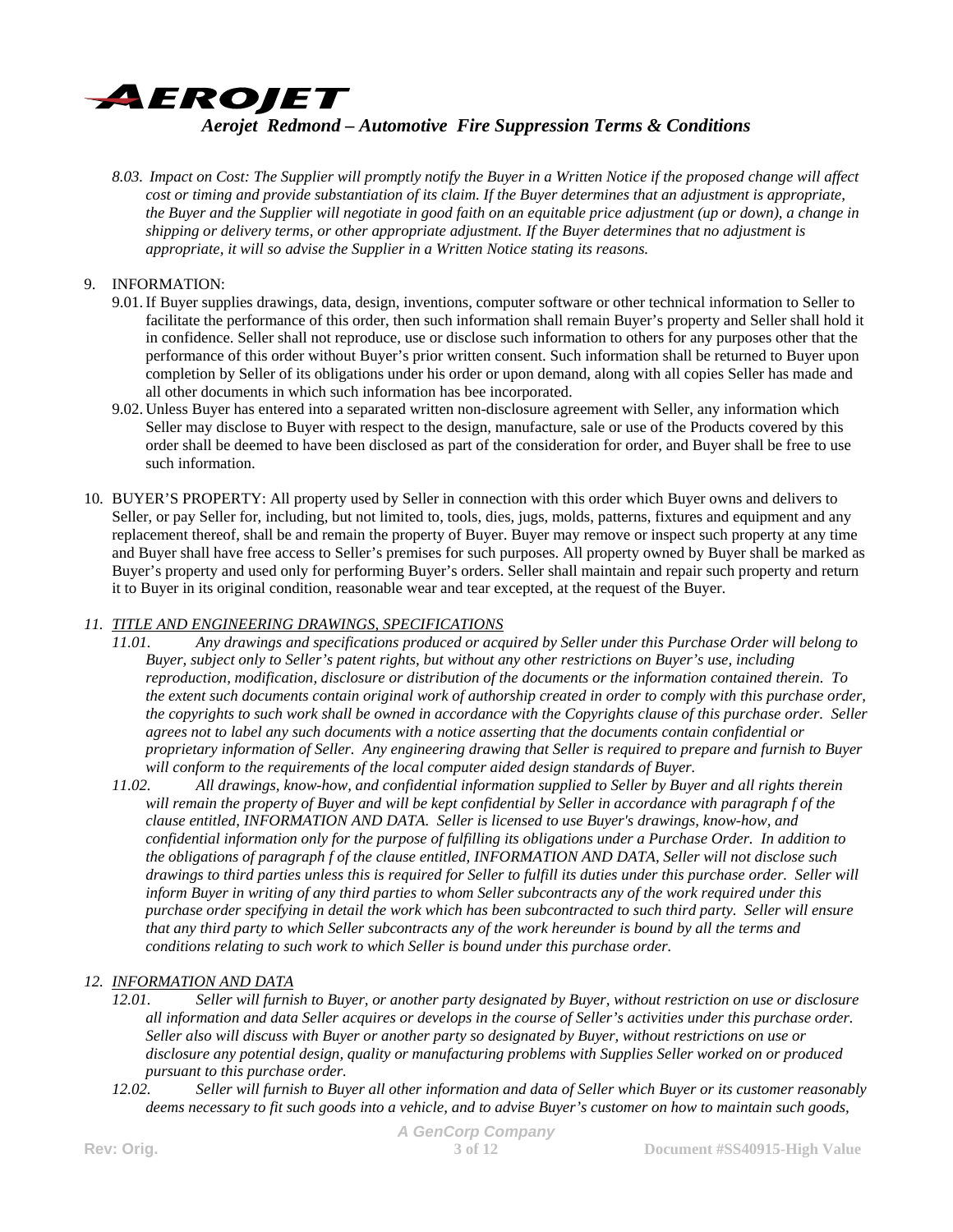

*and to understand and apply the information and data of paragraph (a) hereof, with no restrictions on use other than Seller's patent rights.* 

- *12.03. With respect to inventions which Seller conceives or first reduces to practice in the course of Seller's activities under this purchase order for the Supplies, Seller grants to Buyer a permanent, paid-up, nonexclusive, worldwide license, with a right to sublicense others, to make, have made, use, have used and sell manufactures, compositions, machines, processes, covered by patents obtained on such inventions.*
- *12.04. Seller grants to Buyer a permanent, paid-up, nonexclusive, worldwide license, with a right to grant a sublicense, to (i) make, have made, use, have used and sell manufactures, compositions, machines and processes used in products or services made by or for Buyer or any of its associated companies, under any other patents which are now or hereafter owned or controlled by Seller and are necessary to exercise Buyer's rights in paragraph (c) hereof, and (ii) use, repair, modify and sell any operating software incorporated in the Supplies in conjunction with the use or sale of the Supplies.*
- *12.05. To the extent Buyer requires a license that is not provided in paragraphs (c) and (d) hereof, Seller grants to Buyer, a nonexclusive license, on reasonable terms and conditions, to make, have made, use, have used and sell manufactures, compositions, machines and processes used in products or services made by or for Buyer or any of its associated companies, under any patents now or hereafter owned or controlled by Seller which cover any inventions embodied in the Supplies of this purchase order.*
- *12.06. Unless otherwise indicated in writing by Buyer, Seller will use reasonable care to prevent disclosing to others and will use only for the benefit of Buyer, (i) the technical information and data furnished by Buyer or developed or acquired by Seller in its work under this purchase order, prior development agreement or early sourcing agreement for Supplies related to or using such technical information or data, and (ii) information relating to any portion of Buyer's or Buyer's customer's business that Seller may acquire in the course of Seller's activities under this purchase order, prior development agreement or early sourcing agreement. This obligation shall continue so long as any purchase order for Supplies related to or using such technical information or data is in effect and for a period of two years thereafter. This obligation will not apply to information that is or becomes publicly known through no fault of Seller. Nevertheless, Seller may disclose the information and data of subsections (f)(i) and (f)(ii) hereof to third parties if this is required for Seller to fulfill its duties under this purchase order and such third parties have agreed to conditions at least as stringent as those contained herein.*
- *12.07. In the event that Seller, either now or in the future, sells to Buyer or any of its associated companies directly or through another party Supplies which are related to Seller's experimental or development work under a purchase order in production quantities for at least two of Buyer's customer's model years, the rights and licenses of paragraph (e) hereof will become paid up and irrevocable.*
- *12.08. In the event Seller provides Supplies under a purchase order in production quantities for use on Buyer's products, and Seller refuses or is unable to provide, under commercially reasonable terms, such Supplies to Buyer in additional markets after receiving written request from Buyer, then effective 60 days after receiving such written request, Seller grants Buyer a permanent, paid-up, nonexclusive, worldwide license, with a right to grant sublicenses to any of its associated companies, in such additional markets under all intellectual property rights under which Seller has a right to grant licenses, to make, have made, use, have used and sell the Supplies and derivatives thereof in the manufacture of vehicles manufactured by or for Buyer's customer or any of its associated companies and the worldwide sale of such vehicles. Seller shall also cooperate with Buyer in the exercise of such license including providing, without restriction on use, reproduction or disclosure, all information and data deemed necessary by Buyer.*

## *13. COPYRIGHTS*

- *13.01. Any work of authorship created by Seller or Seller's employees under a Purchase Order which is specially ordered or commissioned by Buyer's customer will be considered as a "work made for hire" and all copyrights for such works of authorship will belong to Buyer's customer.*
- *13.02. In the event any portion of any work of authorship created by the Seller in performing the services under this purchase order does not qualify as "work made for hire", Seller hereby assigns or, if Seller has failed to previously secure ownership of all copyrights in such portion, will obtain title and assign all copyrights to such work to Buyer.*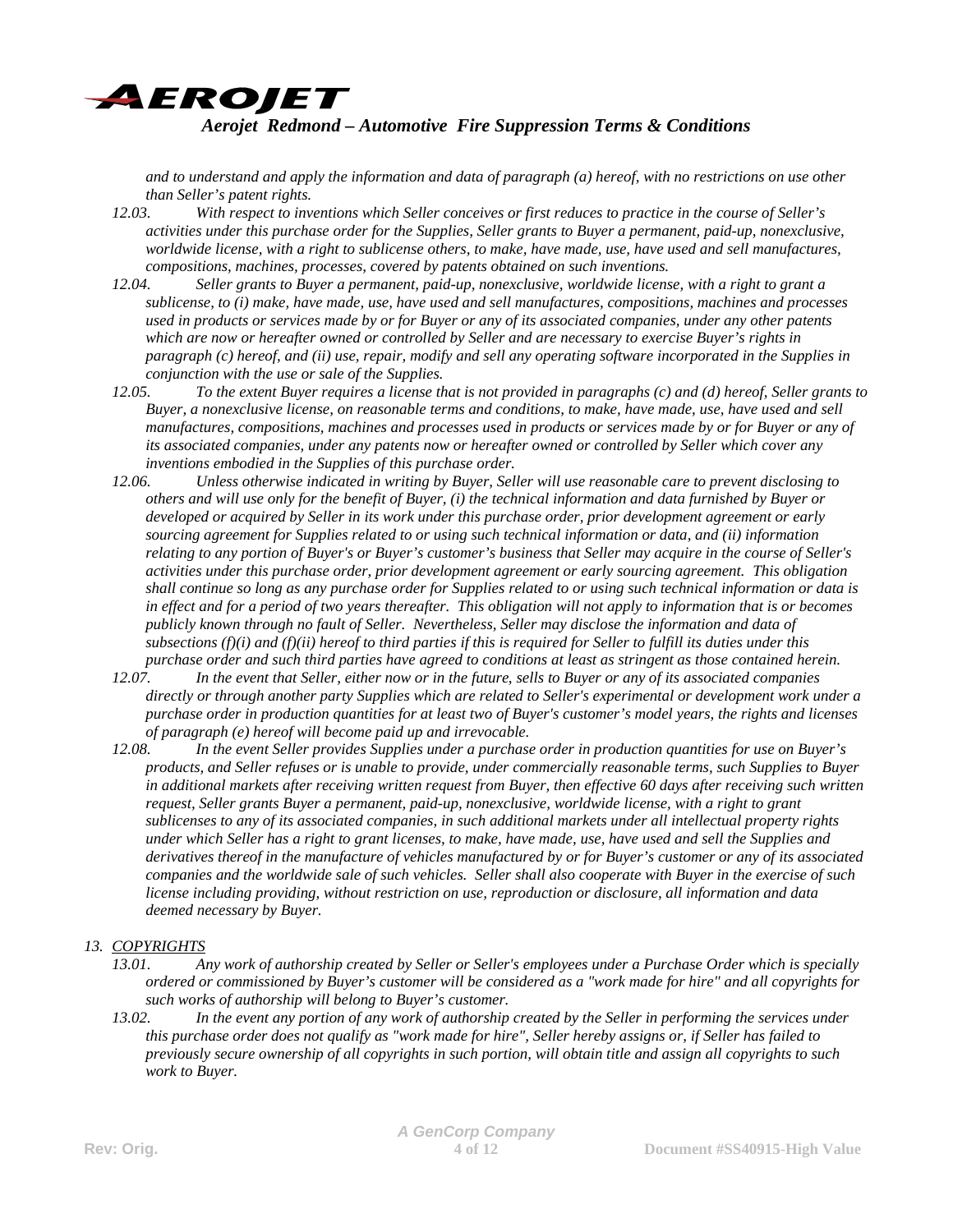

- *13.03. All works of authorship subject to paragraphs (a) or (b) hereof will bear a valid copyright notice designating Buyer's customer, as the circumstances require, as the copyright owner, for example: "Copyright © 200X, Ford Motor Company", where "200X" is the year the work was created.*
- *13.04. Seller hereby grants to Buyer and Buyer's customer a permanent, nonexclusive, paid-up, worldwide license, with a right to grant a sublicense to any of their associated companies, under each copyright it owns and controls or has the right to license, in each work of authorship fixed in any tangible medium of expression furnished by Seller to Buyer or its designee pursuant to this purchase order, to use such work, to reproduce such work, to prepare derivative works, to distribute copies of such work to the public, and to perform and display such work publicly.*
- 14. PATENT INDEMNITY: Seller shall indemnify Buyer, its successors, assigns, agents, customers and users of the Products against loss, damage, or liability, including costs and expenses, including attorney's fees, which may be incurred on account of any suit, claim, judgement or demand involving infringement or alleged infringement of any patent, copyright, industrial design, right or other intellectual property rights in the manufacture, use or disposition of the Products supplied under this order, if the Products delivered under this order are produced to a specification or design other than one provided by Buyer. It shall be a condition of this indemnity that Buyer shall notify Seller of any suit, claim or demand against it and, shall permit Seller to defend or settle such suit, claim, judgement or demand.
- 15. RELEASE OF INFORMATION AND ADVERTISING: Seller and Buyer agree that this order is confidential business information. Neither of them, without the prior written consent of the other, shall make any news release or public announcement of the order or advertise or publish the fact that Buyer has placed this order with Seller.
- 16. ASSIGNMENT: Seller may assign this order or any of Seller's rights or duties under this order, or subcontract the performance of any of its duties under this order, only with Buyer's prior written consent. The terms and conditions of this order shall bind any permitted successors and assigns of Seller.
- 17. EXCUSABLE DELAYS: Neither Seller nor Buyer shall be liable for damages for delay in or prevention of its performance of this order arising out of causes beyond its reasonable control, including, but not limited to, acts of God or the public enemy, acts of any Government in either its sovereign or contractual capacity, fires, floods, strikes or other labor disputes, or freight embargoes. It shall be a condition of excuse under this section that the part seeking excuse notify the other party in writing within ten (10) days after the beginning of any cause which may excuse performance under this section. If all or any material portion of Seller's performance of this order is excused under this section for a period exceeding ninety days, Buyer shall have the right to terminate this order without further liability to Seller.

## 18. TERMINATION RIGHTS:

- 18.01. Buyer may terminate the performance of work under this order (or any part thereof) at any time without cause upon written notice of termination to Seller. Upon receipt of such notice, Seller shall, unless the notice directs otherwise, immediately discontinue work under this order. Within thirty days after receipt of the written notice of termination, Seller shall submit any claim for its expenses resulting from the termination and Buyer shall promptly make a reasonable settlement of the claim.
- 18.02. Buyer may terminate the performance of work under this order (or any part thereof) for cause upon written notice of termination to Seller if (a) Seller fails to cure any material failure to perform, discharge or fulfill its obligations under this order to the reasonable satisfaction of Buyer within ten days after receipt of a written notice from Buyer that Buyer considers Seller to be in default under this order; or (b) Seller, without the prior written consent of Buyer, assigns or transfers all or part of its rights and obligations under this order to another person, either voluntarily or by operation of law; or (c) Buyer has reasonable grounds for insecurity about Seller's ability to continue to perform this order satisfactorily, including Seller's ability to maintain acceptable quality standards and delivery schedules, or a satisfactory financial condition.
- *18.03. No Other Liability: The Buyer has no liability to the Supplier or any Related Company of the Supplier for lost profits, unabsorbed overhead, capital investment, interest expense, product development and engineering costs, facilities and equipment rental or purchase or rearrangement costs, unamortized depreciation costs, penalties, or general or administrative charges, whether incurred directly or indirectly by the Supplier, any of its Related Companies, or their suppliers, except to the extent provided in Section 18.*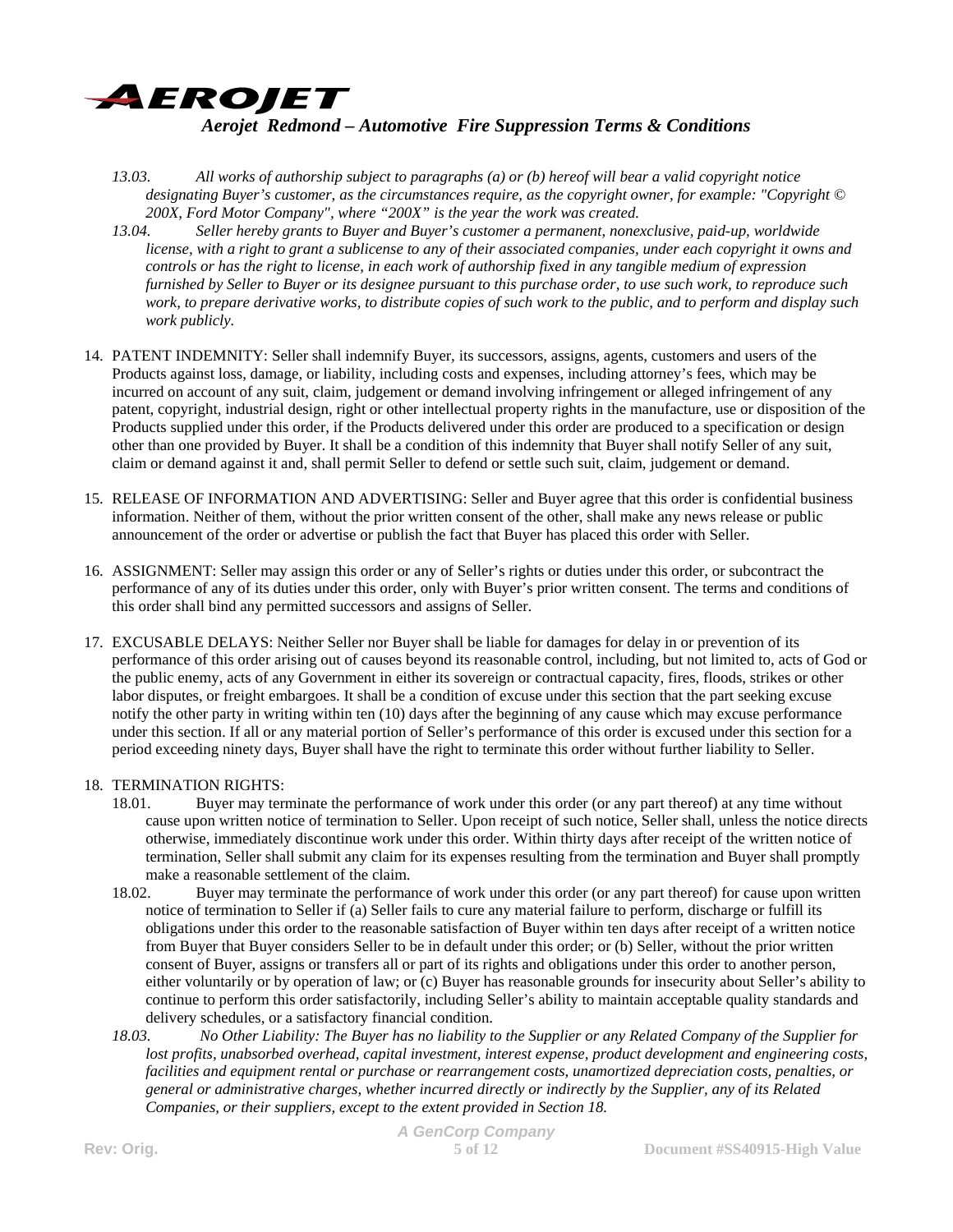

19. HAZARDOUS MATERIALS: Seller shall notify Buyer of all "hazardous materials" (as that term is defined in applicable federal, state and local statutes) which are contained in the Products. Seller shall furnish Buyer with copies of all applicable " Material Safety Data Sheets" for Products no later than the initial shipment date under this order. Seller shall also comply with all laws, orders and regulations pertaining to the use, storage and disposal of restricted, toxic, and hazardous materials.

### 20. RECALL CAMPAIGNS:

- 20.01. Seller shall indemnify and hold Buyer harmless against all loss, liability, cost or expense incurred by Buyer if Buyer recalls from Buyer's customers or others any Products furnished hereunder or an end product employing any such Products as a part of component thereof or repairs, replaces or refunds the purchase price of , or makes any field service action with respect to, such Products or end product. This indemnity shall apply only if the recall, repair, replacement or refund (a) is required pursuant to applicable statues, laws or regulations or (b) in Buyer's reasonable commercial judgement is necessary to preserve Buyer's commercial reputation as a supplier of reliable, high quality products.
- 20.02. If Seller's Product is not the sole cause for such action by Buyer, then Buyer shall apportion its costs, damages and expenses as it shall determine is reasonable and equitable.
- 20.03. Buyer and seller shall each use reasonable efforts to inform the other promptly after learning of facts which may require a recall, or repair, replacement or refund pursuant to this section. Buyer shall have the right, without the consent of Seller, to report to any administrative or regulatory body, any information which Buyer obtains indicating that the Products furnished by Seller either fail to conform to any standard required by law, or constitute or create themselves or within the end product of which they are a part or component a situation requiring recall or notice as defined by the applicable law.
- 20.04. Seller shall prepare, maintain and file with the appropriate agency those records and reports relating to the manufacture, sale, use and characteristics of the Products furnished to Buyer under this order which may be required by any federal, state or local law or regulation concerning the manufacture, sale or use of the Products or the end products of which the Products may be a part or component.
- 21. GOVERNING LAW: This order shall be governed by the law of the state of Washington, including the Uniform Commercial Code, but excluding the provisions of the United Nations Convention on Contracts for the International Sale of Goods, and excluding Washington law with respect to conflicts of law.
- *22. CONTINUING OBLIGATIONS: SEVERABILITY: The obligations of the Buyer and the Supplier under the following Sections will survive the expiration, non-renewal or termination of the Purchase Order: 3, 8, 11, 12, 13, 14, 15, 18, 20, 29, 30, 32, 33, 34, 35, 37, 38, 39, 40, and 41.*
- 23. EXPORT, TRADE CREDITS, OFFSET & COUNTER TRADE CREDITS: To the extent permitted by law or Treaty, Seller shall assign to Buyer all such credits which arise from this order with the right to reassign such credits as determined by Buyer.

#### 24. CUSTOMS DOCUMENTATION:

- 24.01. Seller shall provide Buyer all necessary information and documentation in the possession or control of Seller relating to the Products supplied under this purchase order and required to comply with applicable customs, product marking, country of origin, and other laws.
- 24.02. Seller shall hold Buyer harmless from any and all increased costs or customs duties or other penalties or damages incurred by Buyer as a result of deficient or erroneous documentation supplied by Seller for purposes of establishing the status of Products supplied under this purchase order under the North American Free Trade Agreement and its implementing laws and regulations.
- 24.03. FEDERAL EXPRESS, Inc. and its subsidiaries and affiliates shall be entitled to and Seller hereby assigns to FEDERAL EXPRESS, Inc. all duty and import drawback rights of Seller related to the products. These rights include, without limitation, those rights developed by successorship and rights which may be acquired by Seller from its suppliers.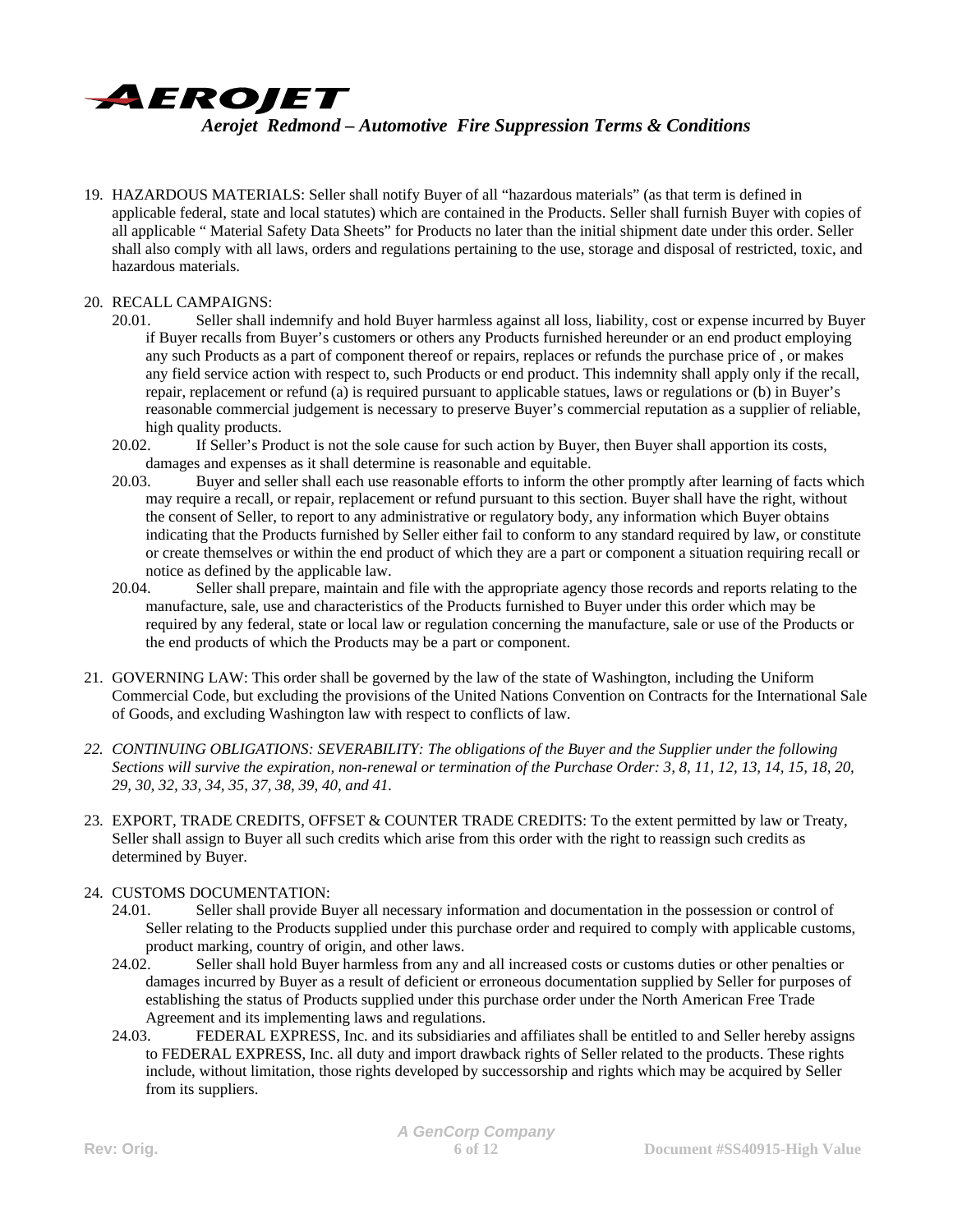

- 24.04. Seller agrees to inform FEDERAL EXPRESS, Inc. of the existence of any such rights and upon request will supply such documents as may be required to obtain or assign such drawback rights.
- 25. GOVERNMENT CONTRACTS: If this order contains a "Contract Number" on the face hereof, the following Federal Acquisition Regulations (FAR) clause is incorporated herein by reference, except the "Contractor" means Seller, "Subcontractor" means Seller's Subcontractor, and "Contract" means this Order: SUBCONTRACTS FOR COMMERCIAL ITEMS AND COMMERCIAL COMPONENTS (APRIL 1998) – FAR 52.244.6.
- 26. ENTIRE AGREEMENT: This order, including all documents incorporated by reference, contains the entire agreement between Buyer and Seller with regard to the purchase and sale of the Products sold under this order. This order supersedes any prior agreements or discussions (whether written or oral) between Buyer and Seller about this order. No amendment or modification to this order (other than a written notice of change issued by Buyer under Section 8) shall be valid unless made in writing and signed by a duly authorized representative of each of Buyer and Seller.
- 27. NO WAIVER: No modification or waiver of any provisions hereof will be effective for any purpose unless such modification or waiver is specifically set forth in writing signed by a procurement representative of the party to be charged with such modifications or waiver. No waiver of any right or remedy in respect to any occurrence or event on one occasion will be deemed a waiver of such right or remedy in respect of such occurrence or event on any other occasion.
- 28. OFFSETS: Buyer may offset against any sums otherwise due Seller any amounts Buyer in good faith claims to be due from Seller, whether such claims arise under or outside this order.
- 29. GOVERNMENT REGULATIONS: Seller shall not, in performing the work required by this order, discriminate against any employee or applicant for employment because of race, religion, color, sex, national origin, age or handicap. Seller will comply with all provisions of the Civil Rights Act of 1964, as amended; the Age Discrimination in Employment Act of 1967, as amended; the Rehabilitation Act of 1973; the Vietnam Era Veterans Readjustment Act of 1974; and Executive Orders No. 11246 of September 25, 1965, and No. 11141 of February 12, 1964; and of the rules and regulations created thereby and requirements of the Clean Air Act; Federal Water Pollution Act, as amended; and Executive Order 11738, dated September 10, 1973.

# 30. QUALITY PRODUCT:

- 30.01. Buyer requires 100% quality parts and on-time delivery performance, based upon appropriate information. Buyer will not be obligated to accept substitutions, untimely deliveries, deliveries in quantities other than those ordered by Buyer or deliveries of goods failing to conform to Seller's warranties contained in Warranties clause hereof. Time is of the essence in this order. Seller will immediately give written notice to Buyer of any actual or potential cause or event which threatens the timely performance of this order.
- *30.02. Buyer's Options: The Buyer is entitled to: (a) reject the nonconforming Goods, return them to the Supplier and, at the Buyer's option, request redelivery of conforming Goods; or (b) retain them and either repair them itself or request the Supplier do so, on or off-site. In any event, the Supplier will bear the risk and expense of the remedial action undertaken by the Buyer or the Supplier.*
- *30.03. Costs Incurred by the Buyer: The Supplier is liable for all direct, incidental and consequential damages, losses, costs, and expenses incurred by the Buyer resulting from the failure of the Supplier to deliver conforming Goods or to comply with the shipping and delivery or other requirements of the Buyer, even if the Supplier has cured the failure. These include costs associated with the off lining of vehicles or the Goods, interruptions or delays in production, reduced line-speeds, and plant shutdowns.*
- 30.04. *No Acceptance or Waiver of Rights: The Buyer's rights under this Section 30 apply even if the nonconformity does not become apparent until after delivery of the Goods. The Supplier is not liable for damage to the Goods after delivery due to actions taken by the Buyer or third parties. Payment will not constitute acceptance of nonconforming Goods, nor will it limit or affect any of the Buyer's rights.*
- *A GenCorp Company*  31. NO THIRD-PARTY RIGHTS. *No Third-Party Rights Except as expressly provided in this agreement, no term, condition or right in or arising under any of the documents or Web-Guides relating to the purchase of the Goods gives*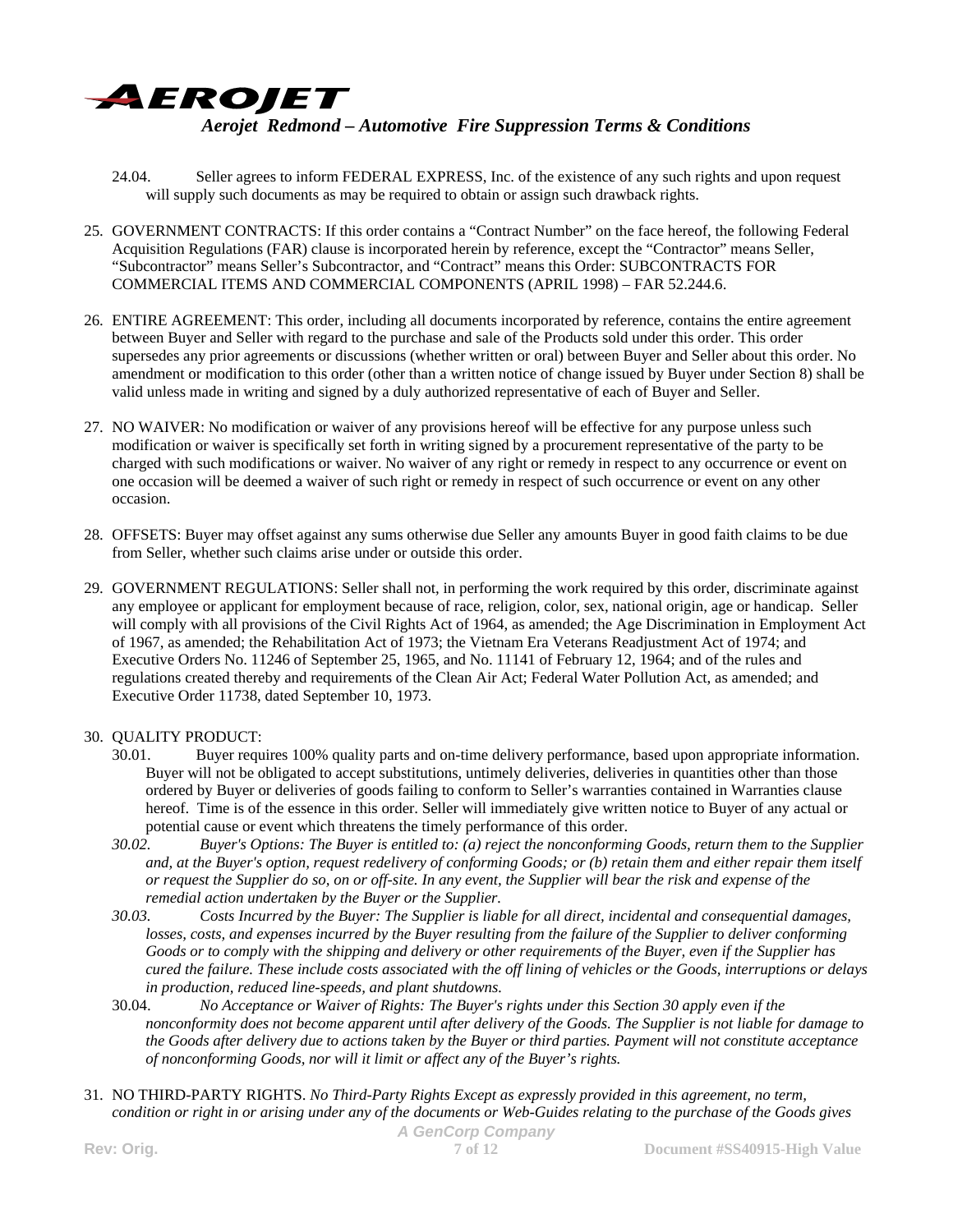

*or creates any third-party beneficiary rights or any other rights whether in law or equity to any person or entity other than the Buyer, the Supplier and their Related Companies.*

### 32. *AUDIT RIGHTS:*

- 32.01. *If requested by the Buyer, the Seller will permit the Buyer to examine all pertinent documents, data and other information relating to the Goods, Tooling, the Seller's obligations under the Purchase Order, any payment made to the Supplier or any claim made by the Seller; View any facility or process relating to the Goods or the Purchase Order, including those relating to production quality; and Audit any facility or process to determine compliance with the requirements of the Purchase Order. Any examination will be conducted during normal business hours and upon advance Written Notice to the Supplier. The Supplier will use its best efforts to permit the Buyer to obtain from the subcontractors of, and vendors, to the Supplier the information and permission to conduct the review specified hereof.*
- *32.02. Supplier Records and Facilities: If requested by the Buyer, the Supplier will permit the Buyer (which, for purposes of this Section 32, includes its authorized representatives) to:*
- *32.03. Examine all pertinent documents, data and other information relating to the Goods, Tooling, the Supplier's obligations under the Purchase Order, any payment made to the Supplier or any claim made by the Supplier;*
- *32.04. View any facility or process relating to the Goods or the Purchase Order, including those relating to production quality; and*
- *32.05. Audit any facility or process to determine compliance with the requirements of the Purchase Order, including those under Section 4.*
- *32.06. Any examination under this Section 32 will be conducted during normal business hours and upon advance Written Notice to the Supplier.*
- *32.07. Subcontractor Records and Facilities: If requested by the Buyer, the Supplier will use its best efforts to permit the Buyer to obtain from the subcontractors of, and vendors, to the Supplier the information and permission to conduct the reviews specified in Section 32, regardless of any other right the Buyer may have to that information or facilities.*
- *32.08. Supplier Financial Reports: If requested by the Buyer, the Supplier will provide to the Buyer's Purchasing Controller's Office the most current Financial Reports: (a) for the Supplier; and, (b) for any Related Company of the Supplier involved in producing, supplying, or financing the Goods or any component part of the Goods. Financial Reports include income statements, balance sheets, cash flow statements and supporting data. The Buyer's Purchasing Controller's Office may use Financial Reports provided under this Section 32 only to assess the Supplier's ongoing ability to perform its obligations under the Purchase Order and for no other purpose, unless the Supplier agrees otherwise in writing.*
- *32.09. Time of Disclosure: If the Supplier is a publicly traded company, the Supplier will provide Financial Reports to the Buyer under Section 32.03 at the time it is permitted to do so under applicable law and the rules of the appropriate stock exchanges.*

*32.05 Confidentiality: The Buyer's obligations to treat information provided to its Purchasing Controller's Office under Section 32 as confidential are described in Section 35.* 

*32.10. Records Retention: The Supplier will keep all relevant documents, data and other written information for at least 2 years following: (a) in the case of the Goods, the later of the last delivery of the Goods or the date of the final payment to the Supplier under the Purchase Order; and (b) in the case of Tooling, the later of the date of completion of the Production Part Approval Process (PPAP), the date of submission of the Part Submission Warrant (PSW), or the date of final payment. The Buyer may make copies of these materials.*

#### 33. INDEMNIFICATION OBLIGATIONS OF THE SUPPLIER

- *33.01. Definitions For purposes of this Section 33, Indemnified Person includes the Buyer, its Related Companies, and their directors, officers, and employees. Litigation Costs includes all costs, damages, losses, claims and expenses (including actual fees for attorneys, experts and consultants, settlement costs and judgments) incurred in defending against a claim under Section 33.*
- *33.02. Supplier's Obligations: The Supplier will indemnify and hold an Indemnified Person harmless against all Litigation Costs occasioned by, resulting from, or arising out of any claim by a third party for death, personal injury, or property damage which results from: (a) any defect or alleged defect in the Goods supplied by the Supplier; (b) any noncompliance or alleged noncompliance by the Supplier with any of its representations,*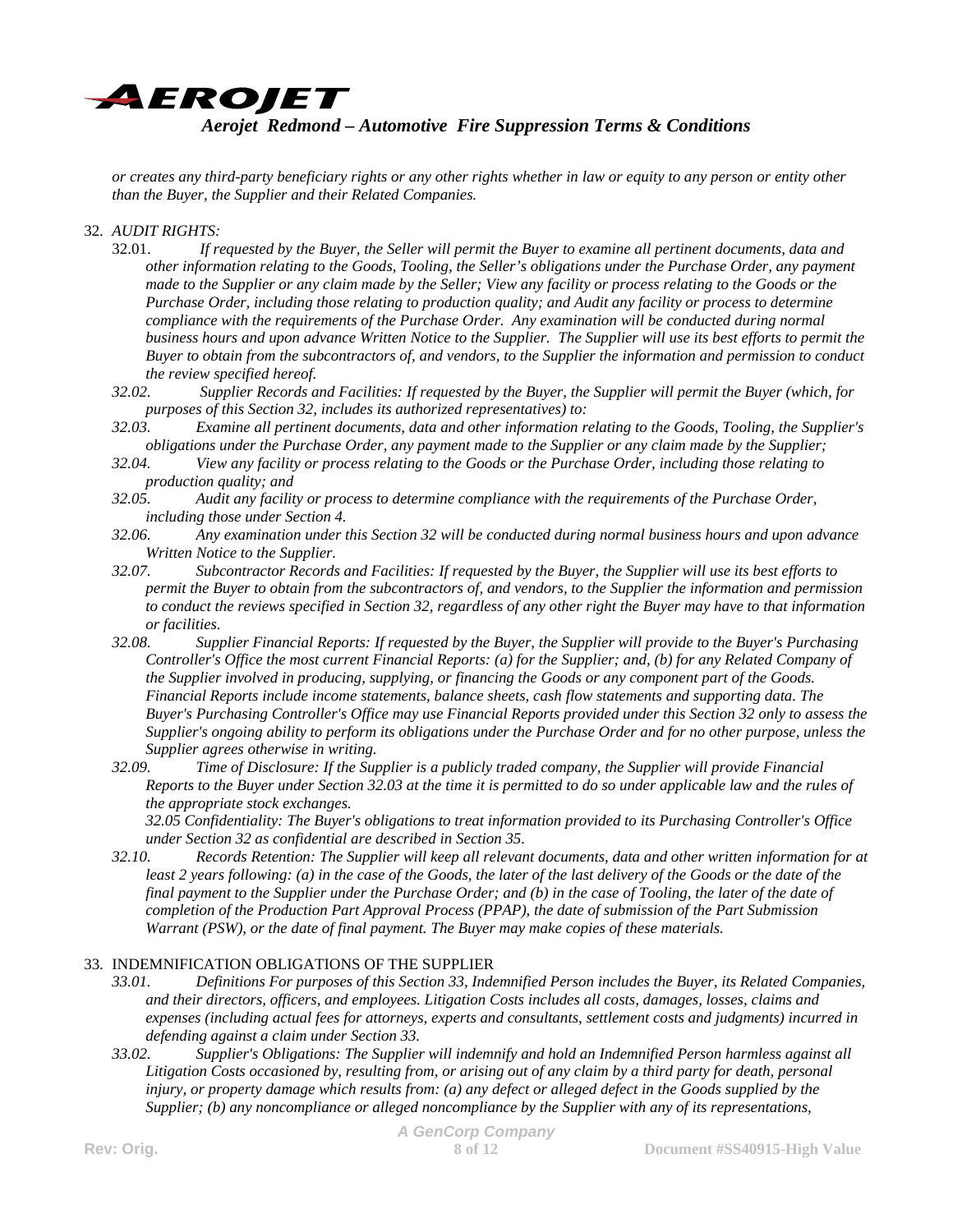

*warranties or obligations under a Purchase Order; or (c) any negligence or fault or alleged negligence or fault of the Supplier in connection with the design or manufacture of the Goods.* 

- *33.03. Apportionment of Litigation Costs: Upon the filing of any third-party claim against an Indemnified Person that is subject to Section 33.02, the Supplier and the Buyer will, in good faith, attempt to reach agreement concerning whether, notwithstanding the provisions of Section 33.02, it is appropriate under the circumstances of the particular case to apportion Litigation Costs between the Supplier and the Buyer.*
- *33.04. Factors to be Considered in Apportionment: In determining whether and to what extent Litigation Costs should be apportioned between the Supplier and the Buyer under Section 33, all relevant factors should be considered, including the relative strength of the claim, whether the claimant alleges solely that the Indemnified Person is vicariously liable for the Supplier's fault (or a defect in the Goods for which the Supplier is primarily responsible), and whether any independent*
- *33.05. Fault alleged on the part of an Indemnified Person consists of a mere failure to discover or guard against the Supplier's negligence or an alleged defect in the Goods. Absent an agreement on apportioning Litigation Costs, the terms of Section 33 will apply.*
- *33.06. Work Performed on Premises: If the Supplier performs any work on an Indemnified Person's premises or utilizes the property of an Indemnified Person, whether on or off the Indemnified Person's premises, the Supplier will indemnify and hold the Indemnified Persons harmless from and against any liability, claims, demands or expenses (including actual fees of attorneys and other professionals) for damages to the property of or injuries (including death) to Indemnified Persons, their employees or any other person arising from or in connection with the Supplier's performance of work or use of the Indemnified Person's property, except for such liability, claim, or demand arising out of the sole negligence of an Indemnified Person.*

### *34. CONFIDENTIALITY*

- *34.01. Confidential Information: Confidential Information is information that meets the requirements specified below for Supplier Confidential Information or Buyer Confidential Information. Information that does not meet these requirements is not Confidential Information, regardless of any legend or marking to the contrary. A reference in this Section 34 to Confidential Information of the Other Party is a reference to Supplier Confidential Information when the reference relates to an obligation of the Buyer, and to Buyer Confidential Information when the reference relates to an obligation of the Supplier.* 
	- *34.01.01. Supplier Confidential Information is any information disclosed under the Purchase Order that meets all of the following requirements:*
	- *34.01.02. The information is non-public information that is proprietary to: (A) the Supplier; (B) any of its Related Companies; or (C) any third party to which any of them has an obligation of confidentiality relating to the information.*
	- *34.01.03. The information is disclosed to the Buyer: (A) in tangible form and identified as confidential in the tangible form; or (B) orally, and is identified as confidential at the time of disclosure, and is described in a written statement (which must also identify it as confidential) within a reasonable time after disclosure.*
	- *34.01.04. The information is: (A) Level Two Materials; (B) provided under a Team Value Management initiative; (C) Embedded Software;*
	- *34.01.05. Buyer Confidential Information is any information that meets all of the following requirements, regardless of whether it has been disclosed under the Purchase Order:*
	- *34.01.06. The information is non-public information that is proprietary to: (A) the Buyer; (B) any of its Related Companies; or (C) any third party to which any of them has an obligation of confidentiality relating to the information.*
	- *34.01.07. The information is:*
	- *34.01.08. a Volume Projection, or is provided under a Team Value Management initiative;*
	- *34.01.09. the Buyer's or any of its Related Companies' future product plans or any details of those plans; or*
	- *34.01.10. any other information identified by the Buyer or any of its Related Companies (orally or in writing) as confidential.*
- *34.02. Obligations and Standard of Care*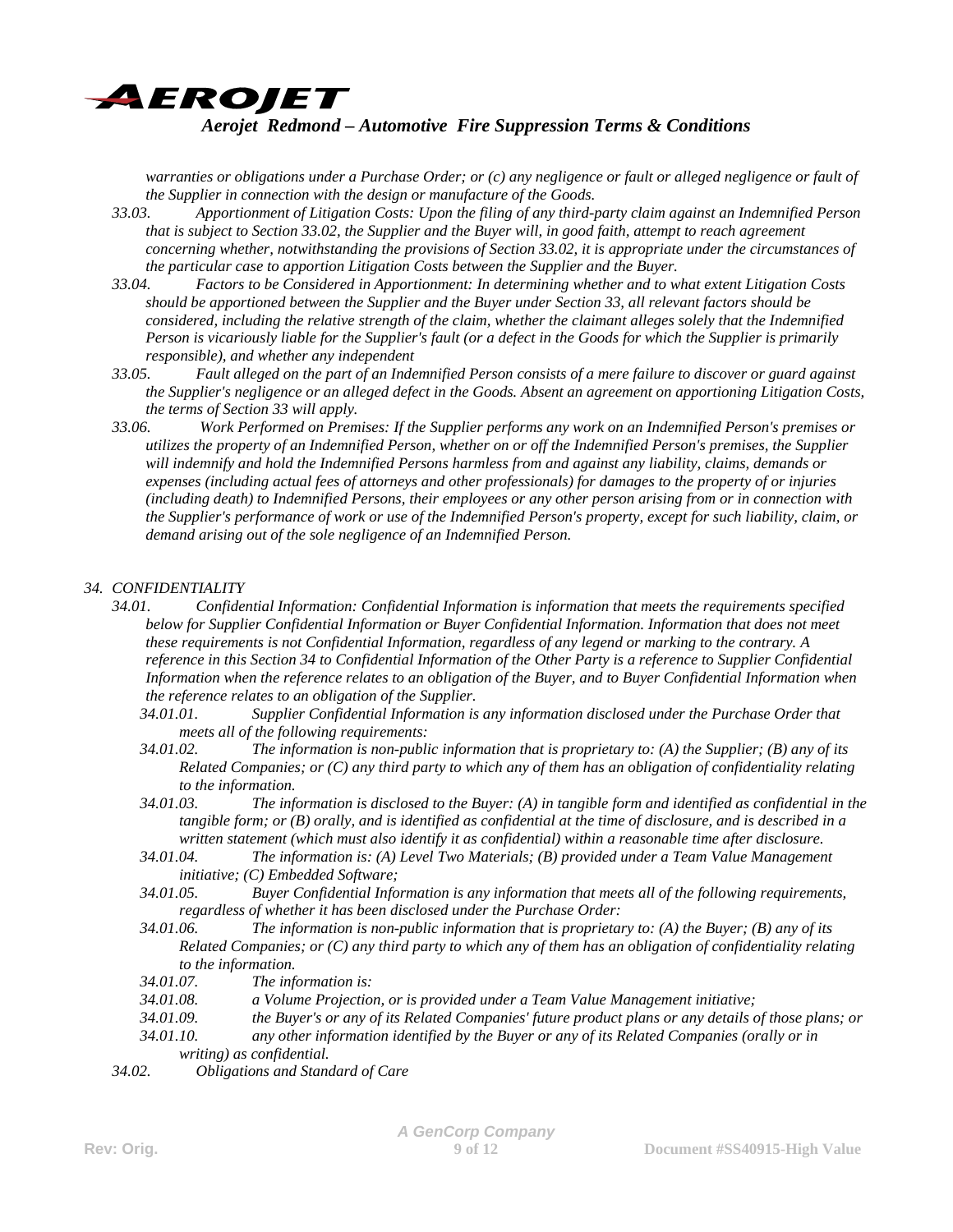

- *34.02.01. The Buyer and the Supplier will each use Reasonable Care to protect the confidentiality of Confidential Information of the Other Party. Reasonable Care is the standard of care that the party holding the information would use in protecting the confidentiality of its own confidential information.*
- *34.02.02. Some of the Buyer's and its Related Companies' electronic systems (for example, WERS) are designed for collaboration and the sharing of information among multiple parties, including other suppliers. The Supplier should not input Supplier Confidential Information into any electronic system of the Buyer or any of its Related Companies unless the Buyer or any of its Related Companies has advised the Supplier in a Written Notice that the system is suitable for receipt of Supplier Confidential Information. The obligations under Section 34 (a) do not apply to any information that: (1) is or becomes publicly available through no breach of any agreement between the Buyer and the Supplier; (2) is approved for release by the disclosing party in a Written Notice; (3) is lawfully obtained from a third party without a duty of confidentiality; (4) was already known to the receiving party prior to its disclosure; (5) is required to be disclosed by a valid court order; or (6) is input by the Supplier into an electronic system for which the Supplier has not received the Written Notice described in Section 34 (b). The exception in clause (5) will apply only if the receiving party has: (A) provided the disclosing party with a Written Notice of the court order; and (B) fully cooperated with the disclosing party in seeking confidential treatment for the disclosures. The Buyer's confidentiality obligations under Section 34 (a) also do not apply to Embedded Software, to the extent required to exercise License rights for the Embedded Software.*
- *34.02.03. Sharing with Related Companies and Consultants: The Buyer and the Supplier may share Confidential Information of the Other Party with their: (a) Related Companies; and (b) consultants, contractors, experts and agents; provided, that the person or entity with whom or which the information is being shared has agreed in writing to be bound by confidentiality provisions comparable to those specified in this Section 17. The Supplier will first obtain the written consent of the Buyer if the Supplier or any of its Related Companies wants to share Buyer Confidential Information with any party (including any of its Related Companies) that is a motor vehicle manufacturer or distributor.*
- *34.02.04. Sharing with Other Third Parties: Neither the Buyer nor the Supplier will share any Confidential Information of the Other Party with any third party, including any competitor of the other party, without the prior written agreement of the other party, except as may otherwise be permitted under the Purchase Order, a Technology Agreement, or other written agreement between the parties.*
- *34.02.05. No Other Obligations: The Buyer, the Supplier, and their Related Companies have no other obligation for confidential information supplied to them from whatever source, unless otherwise agreed to in writing.*
- *34.02.06. Effective Date of Buyer's Obligations: The Buyer's obligations under this Section 34 apply to Supplier Confidential Information disclosed to the Buyer on or after January 1, 2004.*
- *35. BUYERS INTELECTUAL PROPERTY RIGHTS: The Supplier will first obtain the Buyer's written approval before it manufactures, sell or otherwise discloses to third parties any goods made by the Supplier, or one of their subcontracts using any Tooling, equipment or Intellectual Property Rights of the Buyer or its Related Companies.*
- 36. *COMPLETION AND PAYMENT: The Supplier, at its own expense, will manufacture the requisite number of sample Goods using the Tooling in order to successfully complete the Buyer's Production Part Approval Process (PPAP) and submit the Part Submission Warrant (PSW). The Tooling will be completed when the necessary samples have been submitted and approved by the Buyer. The Supplier has no claim for payment until the Tooling is completed and the Part Submission Warrant and any other necessary documentation have been submitted.*

## *37. TOOLING ORDER*

- *37.01. IF THIS IS A Tooling Purchase Order; Seller will design and fabricate, rework, or acquire from such sources as Buyer has given prior approval, and install the tools, dies, fixtures, molds, or patterns, described in such Tooling Order ("Tooling"), subject to the terms and conditions contained herein.*
- *37.02. SAMPLES, STATUS*
	- *37.02.01. Seller shall, at its own expense, manufacture a reasonable number of sample parts on the Tooling for inspection and/or testing by Buyer or Buyer's customer to ensure the capability of the Tooling to produce parts which meet Buyer's customer quality standard QS9000. In addition to Seller's obligations under the*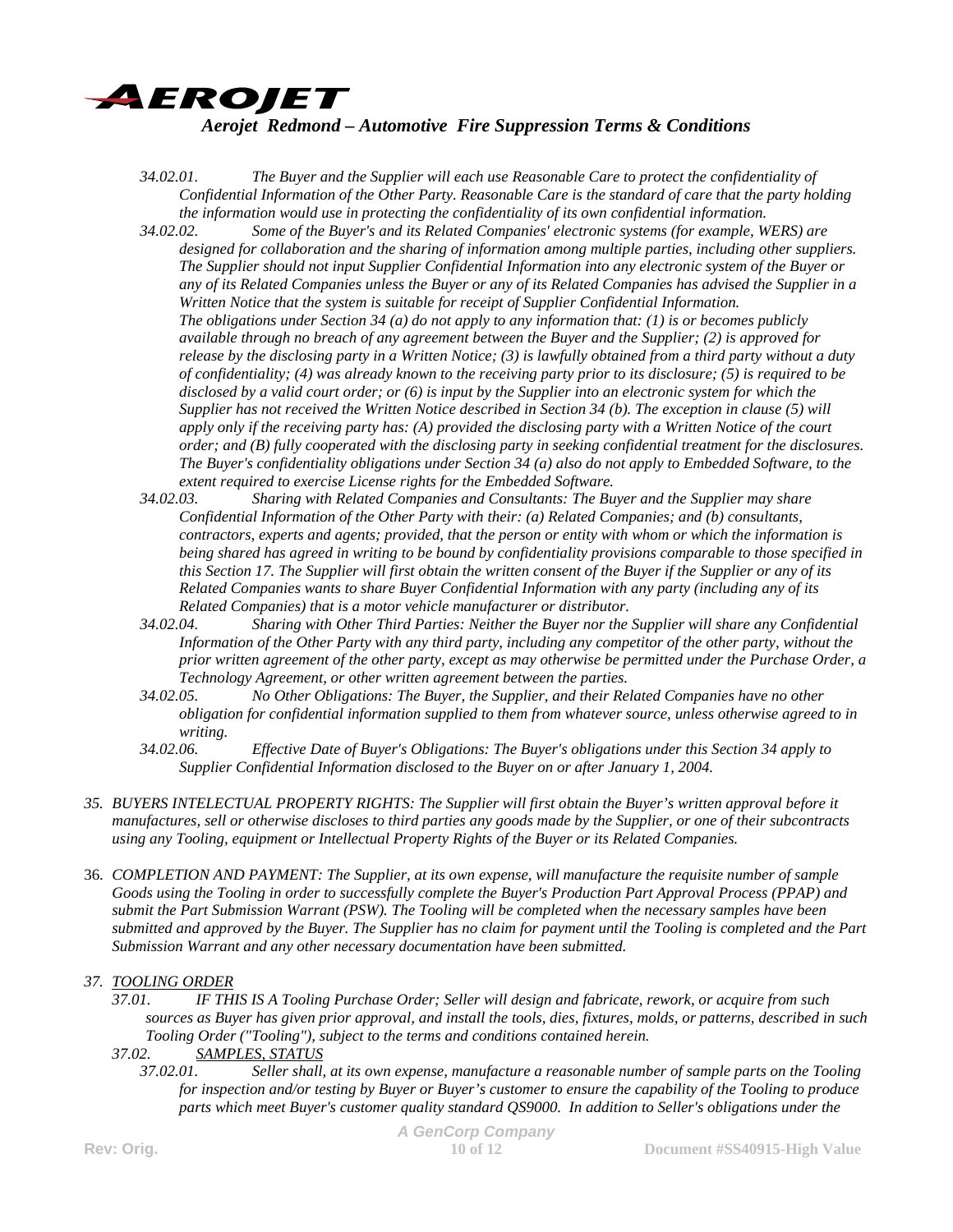

*warranty provisions of this purchase order and to the extent technically feasible, the Tooling shall be designed and fabricated to be sufficiently durable to support the manufacture of all production and service requirements through the production lifetime of the part and also permit the production of Buyer's or Buyer's customer's subsequent service-only requirements. The Tooling will be deemed to be completed when the necessary samples have been submitted and approved by Buyer. Buyer may request Seller to furnish semimonthly (or more frequently at Buyer's option) status reports on the construction and acquisition of the Tooling. Each status report shall identify the Tooling, identify the subcontractors working on the Tooling, and designate the percentage of completion of the work. Seller will notify Buyer immediately upon becoming aware that the Tooling may not be completed by the completion date specified on the Tooling Purchase Order and Seller shall furnish to Buyer a schedule of the actions that Seller will take, at Seller's expense, to achieve completion on the specified completion date.* 

### *38. TITLE, IDENTIFICATION*

*38.01. All right, title, and interest in and to any part of Tooling to be paid for by Buyer ("Buyer-Owned Tooling or Buyer's Customer-owned Tooling") shall pass to Buyer's customer as soon as it is acquired or fabricated in accordance with a Tooling Purchase Order. During the term of a Purchase Order, all such Buyer-Owned Tooling or Buyer's Customer-owned Tooling in the possession of Seller shall be deemed to be Bailed Property and shall not be deemed to be a fixture or a part of Seller's real property. Seller will (i) properly house and maintain such property on Seller's premises, (ii) prominently mark it Property of Buyer or Buyer's customer, (iii) refrain from commingling it with the property of Seller or with that of a third party, and (iv) adequately insure it against loss or damage and (v) not move it to another location whether owned by Seller or a third party, without the prior written consent of Buyer, except in the case of an emergency, Seller may move the Tooling property provided that it gives Buyer notice that the Tooling has been moved and the location of the Tooling as soon as reasonably practicable. Seller shall indemnify Buyer against any claim adverse to Buyer owned Tooling and indemnify Buyer and Buyer's customer against any claim adverse to Buyer's customer's ownership of the Customer-owned Tooling, except as such claims may result from any acts or omissions of Buyer. To the extent permitted by law, Seller waives its right to object to the repossession of the Buyer owned Tooling and or Buyer's Customer-owned Tooling by Buyer in the event Seller is involved in bankruptcy proceedings. While in its possession, Seller, at Seller's expense, shall maintain the Customer-owned Tooling in first class condition and immediately replace any items which are lost or destroyed or become worn out. All repaired or replaced Buyer owned Tooling and or Buyer's Customer-owned Tooling shall be the property of Buyer or Buyer's customer. Wear and repair of Buyer owned Tooling and or Buyer's Customer-owned Tooling is Seller's responsibility. Title to any modifications, changes or accessions to Buyer owned Tooling and or Buyer's Customer-owned Tooling shall vest in Buyer or Buyer's customer regardless of whether Buyer has reimbursed Seller for such modification, changes or accessions. Seller shall keep such records in relation to Buyer owned Tooling and or Buyer's Customer-owned Tooling as Buyer may reasonably require. None of the Buyer owned Tooling and or Buyer's Customer-owned Tooling shall be used in the production, manufacture or design of any goods or materials except to the order of Buyer or Buyer's customer. Seller shall not sell or otherwise dispose of any product using Buyer owned Tooling and or Buyer's Customerowned Tooling to any party other than Buyer except where specifically authorized by Buyer in writing. Seller's responsibility continues beyond the expiry date of this purchase order. If the Buyer owned Tooling and or Buyer's Customer-owned Tooling is not utilized to produce any parts for Buyer for a period of two years, Seller shall so notify Buyer and request instructions as to the disposition of the Buyer owned Tooling and or Buyer's Customerowned Tooling. If Seller subcontracts all or any portion of the manufacture of the Buyer-owned Tooling, Seller shall so notify Buyer in advance and obtain for Buyer and Buyer's customer all of the rights contained in this clause from each such subcontractor used by Seller.* 

## *39. TOOLING INVOICES, PAYMENT FOR CUSTOMER-OWNED TOOLING*

*39.01. Payment for Buyer-owned Tooling will be made in accordance with Buyer's standard/normal payment terms unless stated otherwise on the Tooling Purchase Order. Seller shall comply with Buyer's Claims Guidelines contained in Buyer's applicable Tooling Guide.* 

*39.02. If a Tooling Purchase Order designates that it is non-competitively placed or based on affordable targets, Buyer's payment obligation shall be no more than the specified maximum, if any, for (i) Seller's actual costs for purchased materials and services (including purchased Tooling and portions thereof), and (ii) Seller's actual cost*